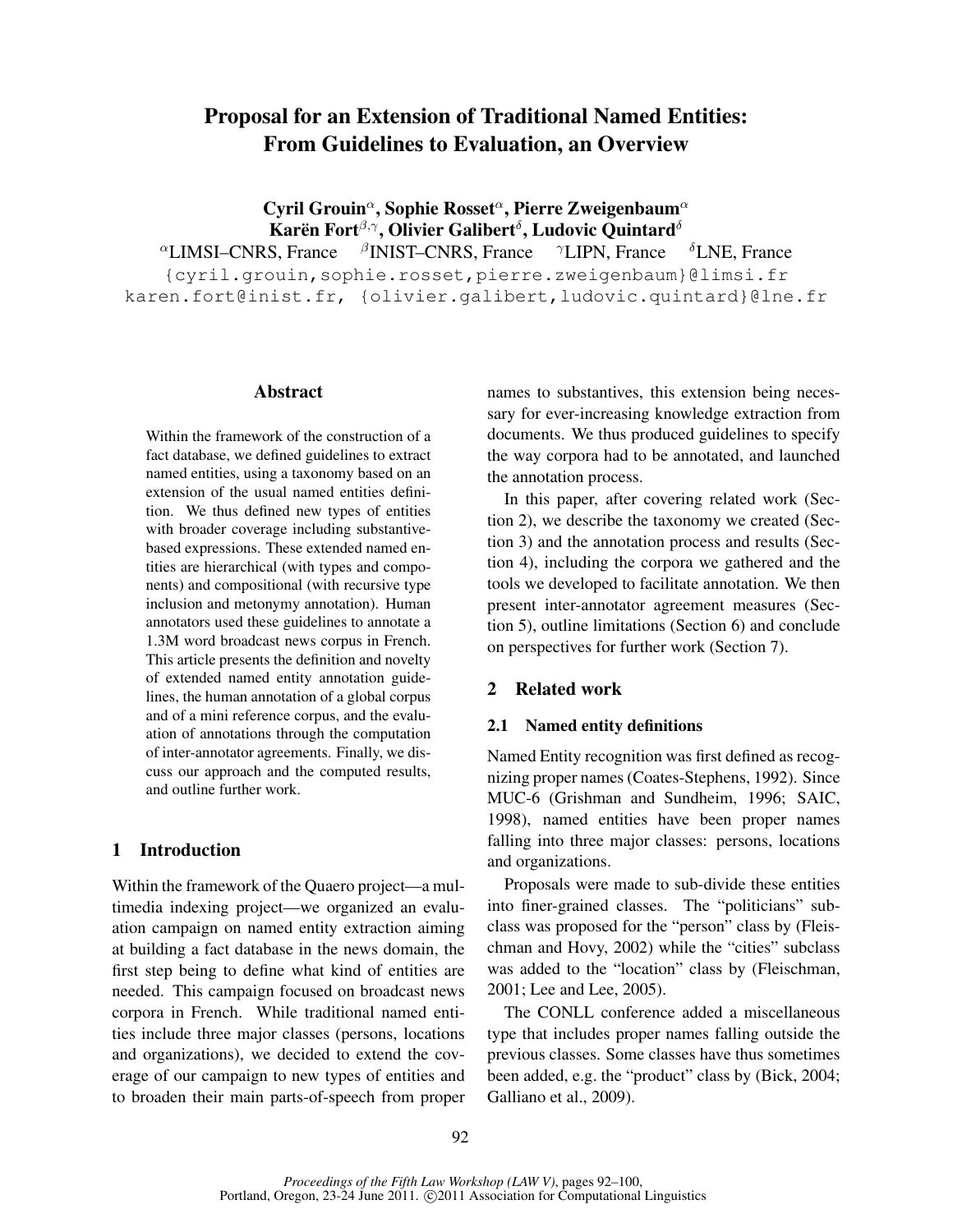Specific entities are proposed and handled in some tasks: "language" or "shape" for questionanswering systems in specific domains (Rosset et al., 2007), "email address" or "phone number" to process electronic messages (Maynard et al., 2001). Numeric types are also often described and used. They include "date", "time", and "amount" types ("amount" generally covers money and percentage). In specific domains, entities such as gene, protein, are also handled (Ohta, 2002), and campaigns are organized for gene detection (Yeh et al., 2005). At the same time, extensions of named entities have been proposed: (Sekine, 2004) defined a complete hierarchy of named entities containing about 200 types.

#### 2.2 Named Entities and Annotation

As for any other kind of annotation, some aspects are known to lead to difficulties in obtaining coherence in the manual annotation process (Ehrmann, 2008; Fort et al., 2009). Three different classes of problems are distinguished: (1) selecting the correct category in cases of ambiguity, where one entity can fall into several classes, depending on the context ("*Paris*" can be a town or a person name); (2) detecting the boundaries (in a person designation, is only the proper name to be annotated or the trigger "*Mr*" too?) and (3) annotating metonymies ("*France*" can be a sports team, a country, etc.).

In the ACE Named Entity task (Doddington et al., 2004), a complex task, the obtained inter-annotator agreement was 0.86 in 2002 and 0.88 in 2003. Some tasks obtain better agreement. Desmet and Hoste (2010) described the Named Entity annotation realized within the Sonar project, where Named Entity are clearly simpler. They follow the MUC Named Entity definition with the subtypes as proposed by ACE. The agreement computed over the Sonar Dutch corpus ranges from 0.91 to 0.97 (kappa values) depending of the emphasized elements (span, main type, subtype, etc.).

# 3 Taxonomy

#### 3.1 Guidelines production

Having in mind the objective of building a fact database through the extraction of named entities from texts, we defined a richer taxonomy than those used in other information extraction works.

Following (Bonneau-Maynard et al., 2005; Alex et al., 2010), the annotation guidelines were first written from December 2009 to May 2010 by three researchers managing the manual annotation campaign. During guidelines production, we evaluated the feasibility of this specific annotation task and the usefulness of the guidelines by annotating a small part of the target corpus. Then, these guidelines were delivered to the annotators. They consist of a description of the objects to annotate, general annotation rules and principles, and more than 250 prototypical and real examples extracted from the corpus (Rosset et al., 2010). Rules are important to set the general way annotations must be produced. Additionally, examples are essential for human annotators to grasp the annotation rationale more easily.

Indeed, while producing the guidelines, we knew that the given examples would never cover all possible cases because of the specificity of language and of the ambiguity of formulations and situations described in corpora, as shown in (Fort et al., 2009). Nevertheless, guidelines examples must be considered as a way to understand the final objective of the annotation work. Thanks to numerous meetings from May to November 2010, we gathered feedback from the annotators (four annotators plus one annotation manager). This feedback allowed us to clarify and extend the guidelines in several directions. The guidelines are 72 pages long and consist of 3 major parts: general description of the task and the principles (25% of the overall document), presentation of each type of named entity (57%), and a simpler "cheat sheet" (18%).

## 3.2 Definition

We decided to use the three general types of named entities: *name* (person, location, organization) as described in (Grishman and Sundheim, 1996; SAIC, 1998), *time* (date and duration), and *quantity* (amount). We then included named entities extensions proposed by (Sekine, 2004; Galliano et al., 2009) (respectively products and functions) and we extended the definition of named entities to expressions which are not composed of proper names (e.g., phrases built around substantives). The extended named entities we defined are both hierarchical and compositional. For example, type *pers* (person) is split into two subtypes, *pers.ind* (indi-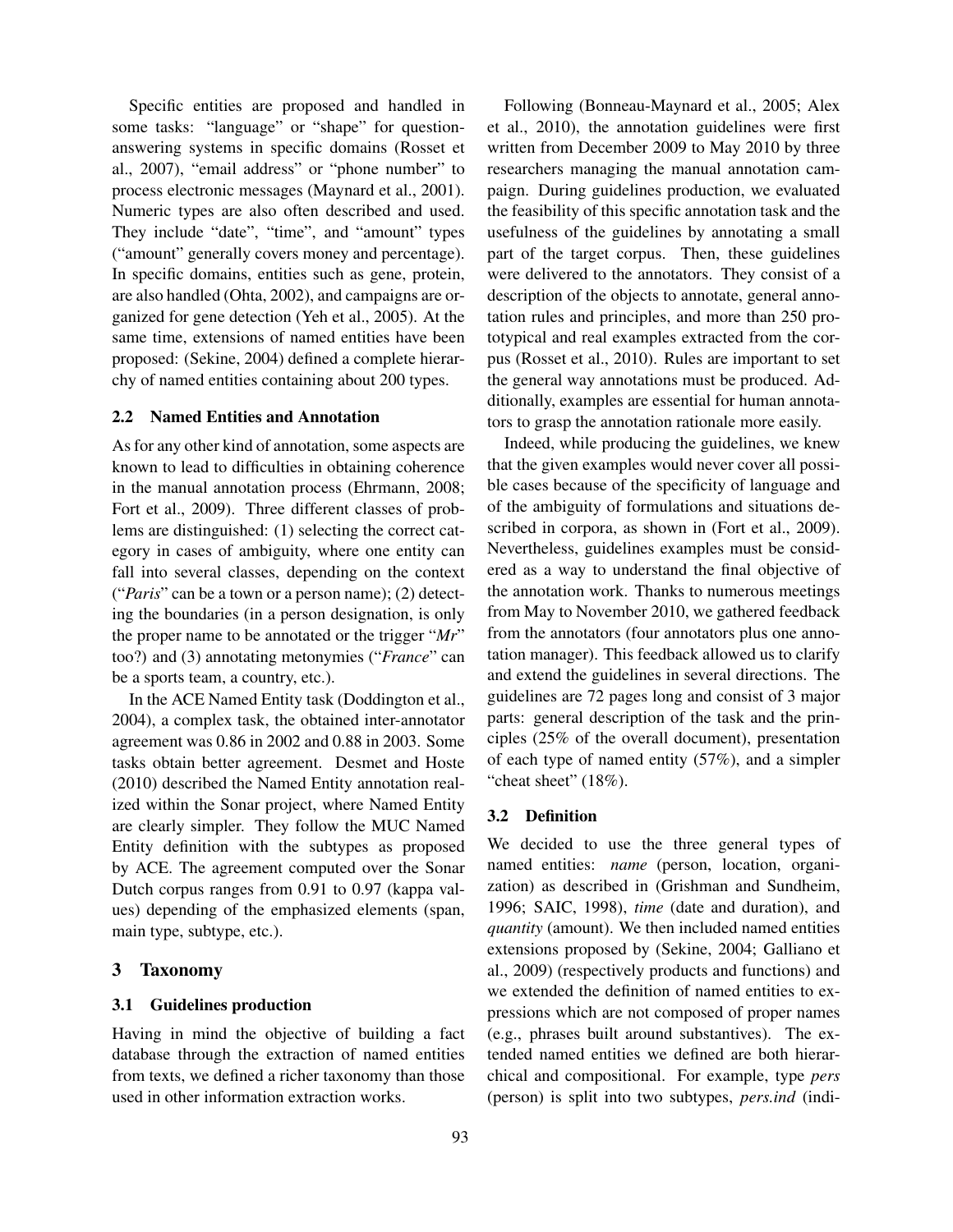| <b>Person</b>                                                                     |                                                                   |                           | <b>Function</b>                                                                                  |                                       |                                                                                          |                                   |                                                                                     |  |                                                                               |
|-----------------------------------------------------------------------------------|-------------------------------------------------------------------|---------------------------|--------------------------------------------------------------------------------------------------|---------------------------------------|------------------------------------------------------------------------------------------|-----------------------------------|-------------------------------------------------------------------------------------|--|-------------------------------------------------------------------------------|
| pers.ind                                                                          | (individual                                                       | <i>pers.coll</i>          | (group)                                                                                          | of<br>func.ind<br><i>(individual)</i> |                                                                                          |                                   | <i>func.coll</i> (collectivity                                                      |  |                                                                               |
| person)<br>persons)                                                               |                                                                   |                           |                                                                                                  | function)                             |                                                                                          |                                   | of functions)                                                                       |  |                                                                               |
| <b>Location</b>                                                                   |                                                                   |                           | <b>Product</b>                                                                                   |                                       |                                                                                          |                                   |                                                                                     |  |                                                                               |
| administrative<br>(loc.adm.town,<br>loc.adm.reg,<br>loc.adm.nat,<br>loc.addm.sub) | physical<br>(loc.phys.geo,<br>loc.phys.hydro,<br>loc.phys. astro) |                           | facilities<br>(loc, fac),<br>oronyms<br>(loc.oro),<br>address<br>(loc.add.phys,<br>loc.add.elec) |                                       | <i>prod.object</i><br>(manufac-<br>tured object)<br>prod.doctr<br>(doctrine)<br>prod.art |                                   | <i>prod.serv</i><br>(transporta-<br>tion route)<br>prod.rule<br>(law)<br>prod.media |  | prod.fin<br>(financial)<br>products)<br>prod.soft<br>(software)<br>prod.award |
| Organization                                                                      |                                                                   |                           |                                                                                                  | <b>Time</b>                           |                                                                                          |                                   |                                                                                     |  |                                                                               |
| (administra-<br>org.adm<br>tion)                                                  |                                                                   | <i>org.ent</i> (services) |                                                                                                  | time.date.abs<br>(absolute date),     |                                                                                          | time.hour.abs<br>(absolute hour), |                                                                                     |  |                                                                               |
| Amount                                                                            |                                                                   |                           |                                                                                                  | <i>time.date.rel</i> (relative        |                                                                                          |                                   | <i>time.hour.rel</i> (relative                                                      |  |                                                                               |
| <i>amount</i> (with unit or general object), includ-                              |                                                                   |                           |                                                                                                  | date)                                 |                                                                                          |                                   | hour)                                                                               |  |                                                                               |
| ing duration                                                                      |                                                                   |                           |                                                                                                  |                                       |                                                                                          |                                   |                                                                                     |  |                                                                               |

Table 1: Types (in bold) and subtypes (in italic)

vidual person) and *pers.coll* (collective person), and *pers* entities are composed of several components, among which are *name.first* and *name.last*.

# 3.3 Hierarchy

We used two kinds of elements: types and components. The types with their subtypes categorize a named entity. While types and subtypes were used before (ACE, 2000; Sekine, 2004; ACE, 2005; Galliano et al., 2009), we consider that structuring the contents of an entity (its components) is important too. Components categorize the elements inside a named entity.

Our taxonomy is composed of 7 main types (*person, function, location, product, organization, amount* and *time*) and 32 subtypes (Table 1). Types and subtypes refer to the general category of a named entity. They give general information about the annotated expression. Almost each type is then specified using subtypes that either mark an opposition between two major subtypes (individual person vs. collective person), or add precisions (for example for locations: administrative location, physical location, etc.).

This two-level representation of named entities, with types and components, constitutes a novel approach.

Types and subtypes To deal with the intrinsic ambiguity of named entities, we defined two specific transverse subtypes: 1. *other* for entities with a different subtype than those proposed in the taxonomy (for example, *prod.other* for games), and 2. *unknown* when the annotator does not know which subtype to use.

Types and subtypes constitute the first level of annotation. They refer to a general segmentation of the world into major categories. Within these categories, we defined a second level of annotation we call *components*.

Components Components can be considered as clues that help the annotator to produce an annotation: either to determine the named entity type (e.g. a first name is a clue for the *pers.ind* named entity subtype), or to set the named entity boundaries (e.g. a given token is a clue for the named entity, and is within its scope, while the next token is not a clue and is outside its scope). Components are second-level elements, and can never be used outside the scope of a type or subtype element. An entity is thus composed of components that are of two kinds: transverse components and specific components (Table 2). Transverse components can be used in several types of entities, whereas specific components can only be used in one type of entity.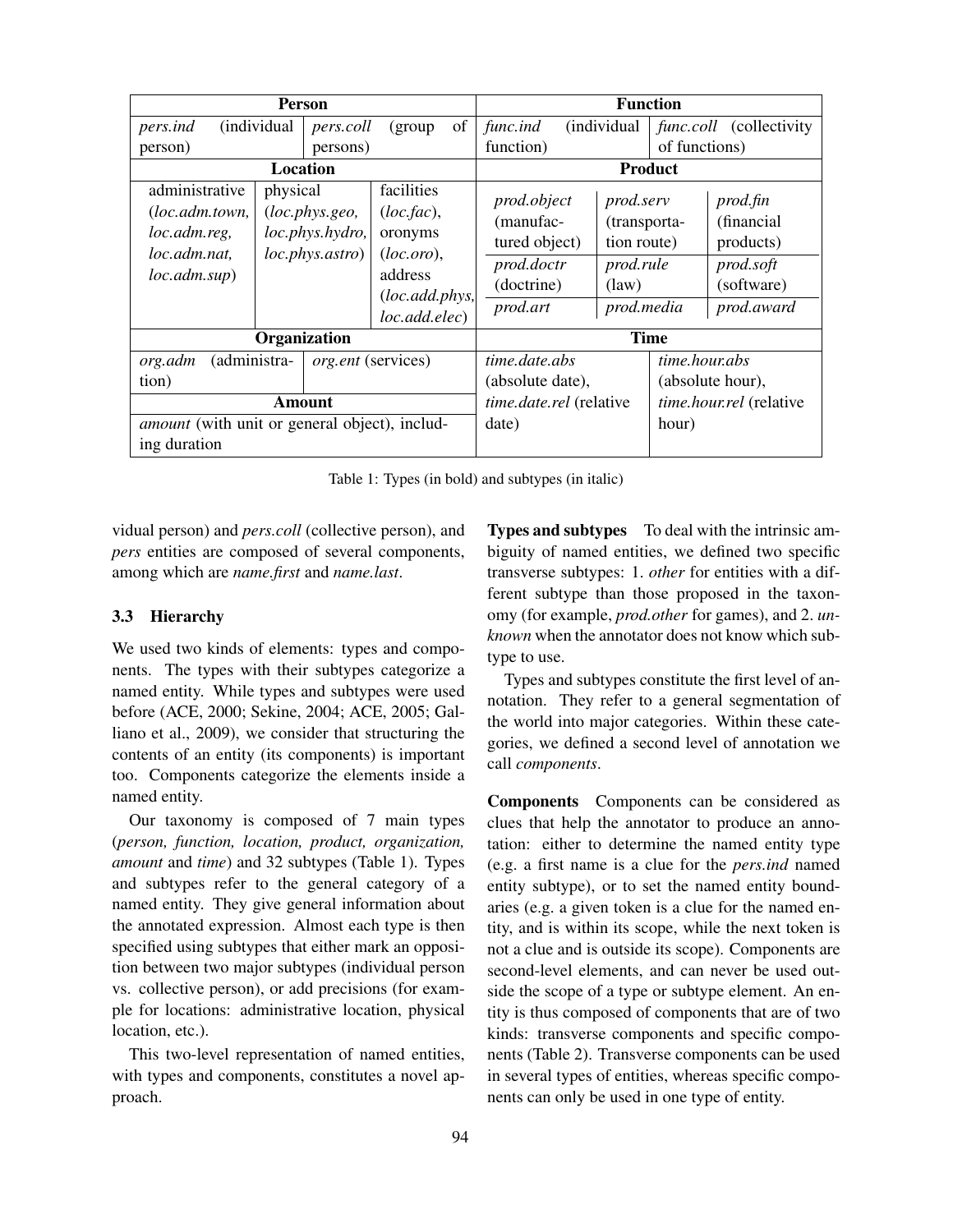| <b>Transverse components</b>                                                                                               |                         |                         |            |  |  |  |
|----------------------------------------------------------------------------------------------------------------------------|-------------------------|-------------------------|------------|--|--|--|
| name (name of the entity), kind (hyperonym of the entity), qualifier (qualifying adjective), demonym                       |                         |                         |            |  |  |  |
| (inhabitant or ethnic group name), <i>demonym.nickname</i> (inhabitant or ethnic group nickname), val                      |                         |                         |            |  |  |  |
| (a number), <i>unit</i> (a unit), <i>extractor</i> (an element in a series), <i>range-mark</i> (range between two values), |                         |                         |            |  |  |  |
| time-modifier (a time modifier).                                                                                           |                         |                         |            |  |  |  |
| pers.ind                                                                                                                   | loc.add.phys            | time.date.abs/rel       | amount     |  |  |  |
| name.last, name.first,                                                                                                     | address-number, po-box, | week, day, month, year, | object     |  |  |  |
| name.middle, pseudonym,                                                                                                    | zip-code,               | century, millennium,    | prod.award |  |  |  |
| name.nickname, title                                                                                                       | other-address-component | reference-era           | award-cat  |  |  |  |

Table 2: Transverse and specific components

#### 3.4 Composition

Another original point in this work is the compositional nature of the annotations. Entities can be compositional for three reasons: (i) a type contains a component; (ii) a type includes another type, used as a component; and (iii) in cases of metonymy. During the Ester II evaluation campaign, there was an attempt to use compositionality in named entities for two categories: persons and functions, where a person entity could contain a function entity.

<pers.hum> <func.pol> président </func.pol> <pers.hum> Chirac </pers.hum> </pers.hum>

Nevertheless, the Ester II evaluation did not take this inclusion into account and only focused on the encompassing annotation (<pers.hum> président Chirac </pers.hum>). We drew our inspiration from this experience, and allowed the annotators and the systems to use compositionality in the annotations.

Cases of inclusion can be found in the *function* type (Figure 1), where type *func.ind*, which spans the whole expression, includes type *org.adm*, which spans the single word "*budget*". In this case, we consider that the designation of this function ("*ministre du budget*") includes both the kind ("*ministre*") and



Figure 1: Multi-level annotation of entity types (red tags) and components (blue tags): *new minister of budget , François Baroin*.

the name ("*budget*") of the ministry, which itself is typed as is relevant (*org.adm*). Recursive cases of embedding can be found when a subtype includes another named entity annotated with the same subtype (*org.ent* in Figure 2).



Figure 2: Recursive embedding of the same subtype: *Collective of the Human Rights Organizations in Sahara*.

Cases of metonymy include strict metonymy (a term is substituted with another one in a relation of contiguity) and antonomasia (a proper name is used as a substantive or vice versa). In such cases, the entity must be annotated with both types, first (inside) with the intrinsic type of the entity, then (outside) with the type that corresponds to the result of the metonymy. Basically, country names correspond to "national administrative" locations (*loc.adm.nat*) but they can also designate the administration (*org.adm*) of the country (Figure 3).



Figure 3: Annotation with a metonymic use of country "Russia" as its government: *for several months , Russia...*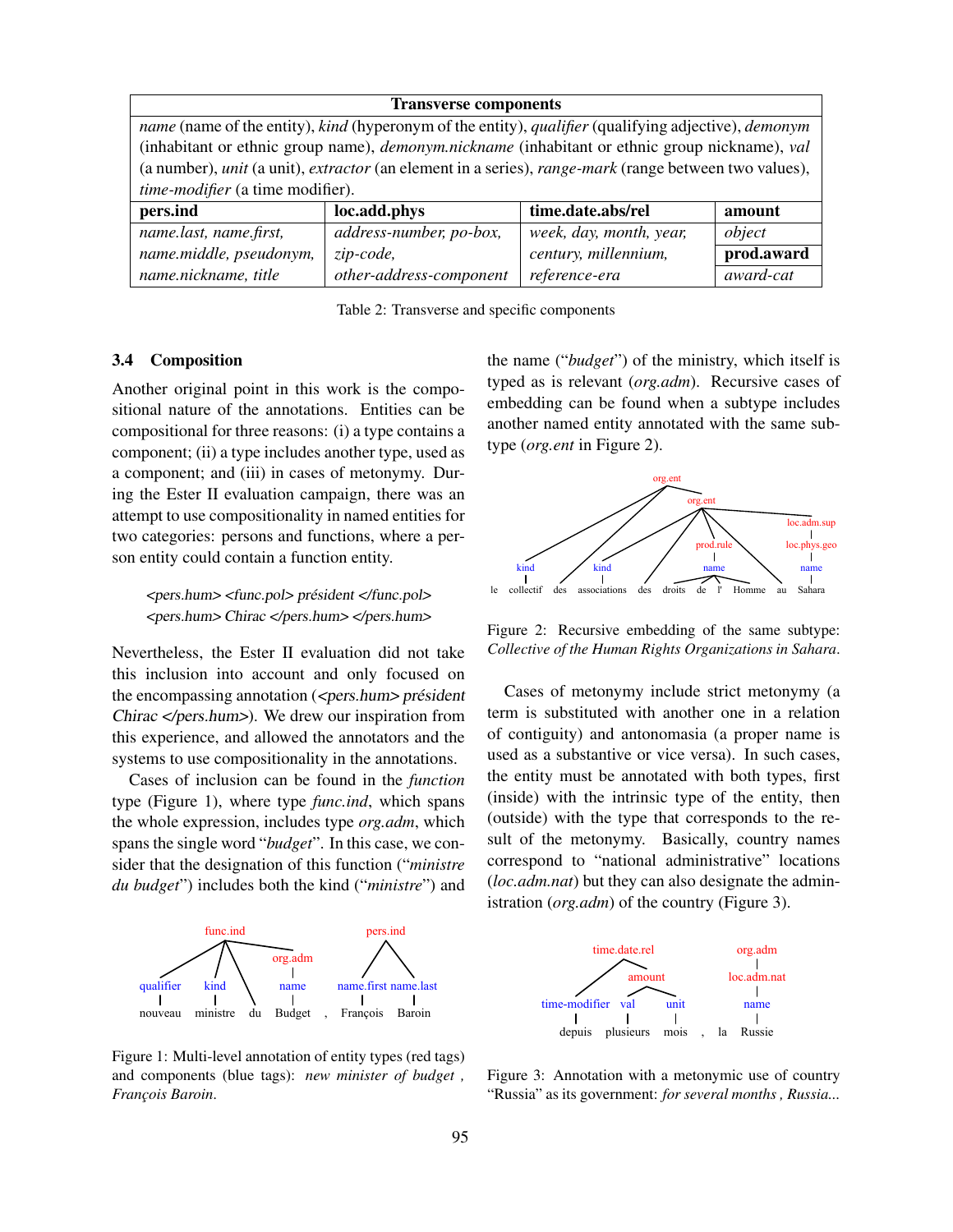#### 3.5 Boundaries

Our definition of the scope of entities excludes relative clauses, subordinate clauses, and interpolated clauses: the annotation of an entity must end before these clauses. If an interpolated clause occurs inside an entity, its annotation must be split. Moreover, two distinct persons sharing the same last name must be annotated as two separate entities (Figure 4); we intend to use relations between entities to gather these segments in the next step of the project.



Figure 4: Separate (coordinated) named entities.

# 4 Annotation process

#### 4.1 Corpus

We managed the annotation of a corpus of about one hundred hours of transcribed speech from several French-speaking radio stations in France and Morocco. Both news and entertainment shows were transcribed, including dialogs, with speaker turns.<sup>1</sup>

Once annotated, the corpus was split into a development corpus: one file from a French radio station;<sup>2</sup> a training corpus: 188 files from five French stations<sup>3</sup> and one Moroccan station;<sup>4</sup> and a test corpus: 18 files from two French stations already studied in the training corpus<sup>5</sup> and from unseen sources, both radio<sup>6</sup> and television,<sup>7</sup> in order to evaluate the robustness of systems. These data have been used in the 2011 Quaero named entity evaluation campaign.

<sup>4</sup>News from RTM (generalist French speaking radio).

<sup>5</sup>News from France Culture, news and entertainment from France Inter.

This corpus allows us to perform different evaluations, depending of the knowledge the systems have of the source (source seen in the training corpus vs. unseen source), the kind of show (news vs. entertainment), the language style (popular vs. refined), and the type of media (radio vs. television).

## 4.2 Tools for annotators

To perform our test annotations (see Section 2.2), we developed a very simple annotation tool as an interface based on XEmacs. We provided the human annotators with this tool and they decided to use it for the campaign, despite the fact that it is very simple and that we told them about other, more generic, annotation tools such as  $GATE^8$  or  $Glozz^9$ . This is probably due to the fact that apart from being very simple to install and use, it has interesting features.

The first feature is the insertion of annotations using combinations of keyboard shortcuts based on the initial of each type, subtype and component name. For example, combination F2 key + initial keys is used to annotate a subtype (*pers.ind*, etc.), F3 + keys for a transverse component (*name, kind*, etc.), F4 + keys for a specific component (*name.first*, etc.), and F5 to delete the annotation selected with the cursor (both opening and closing tags).

The second feature is boundary management: if the annotator puts the cursor over the token to annotate, the annotation tool will handle the boundaries of this token; opening and closing tags will be inserted around the token.

However, it presents some limitations: tags are inserted in the text (which makes visualization more complex, especially for long sentences or in cases of multiple annotations on the same entity), no personalization is offered (tags are of only one color), and there is no function to express annotator uncertainty (the user must choose among several possible tags the one that fits the best;<sup>10</sup> while producing the guidelines, we did not consider it could be of interest: as a consequence, no uncertainty management was implemented). Therefore, this tool allows users to insert tags rapidly into a text, but it offers no external resources, as real annotation tools (e.g. GATE) often do.

<sup>1</sup> Potential named entities may be split across several segments or turns.

<sup>&</sup>lt;sup>2</sup>News from France Culture.

<sup>&</sup>lt;sup>3</sup>News from France Culture (refined language), France Info (news with short news headlines), France Inter (generalist radio station), Radio Classique (classical music and economic news), RFI (international radio broadcast out of France).

<sup>&</sup>lt;sup>6</sup>A popular entertainment show from Europe 1.

 $\gamma$ News from Arte (public channel with art and culture), France 2 (public generalist channel), and TF1 (private generalist popular channel).

<sup>8</sup>http://gate.ac.uk/

<sup>9</sup>http://www.glozz.org/

<sup>10</sup>Uncertainty can be found in cases of lack of context.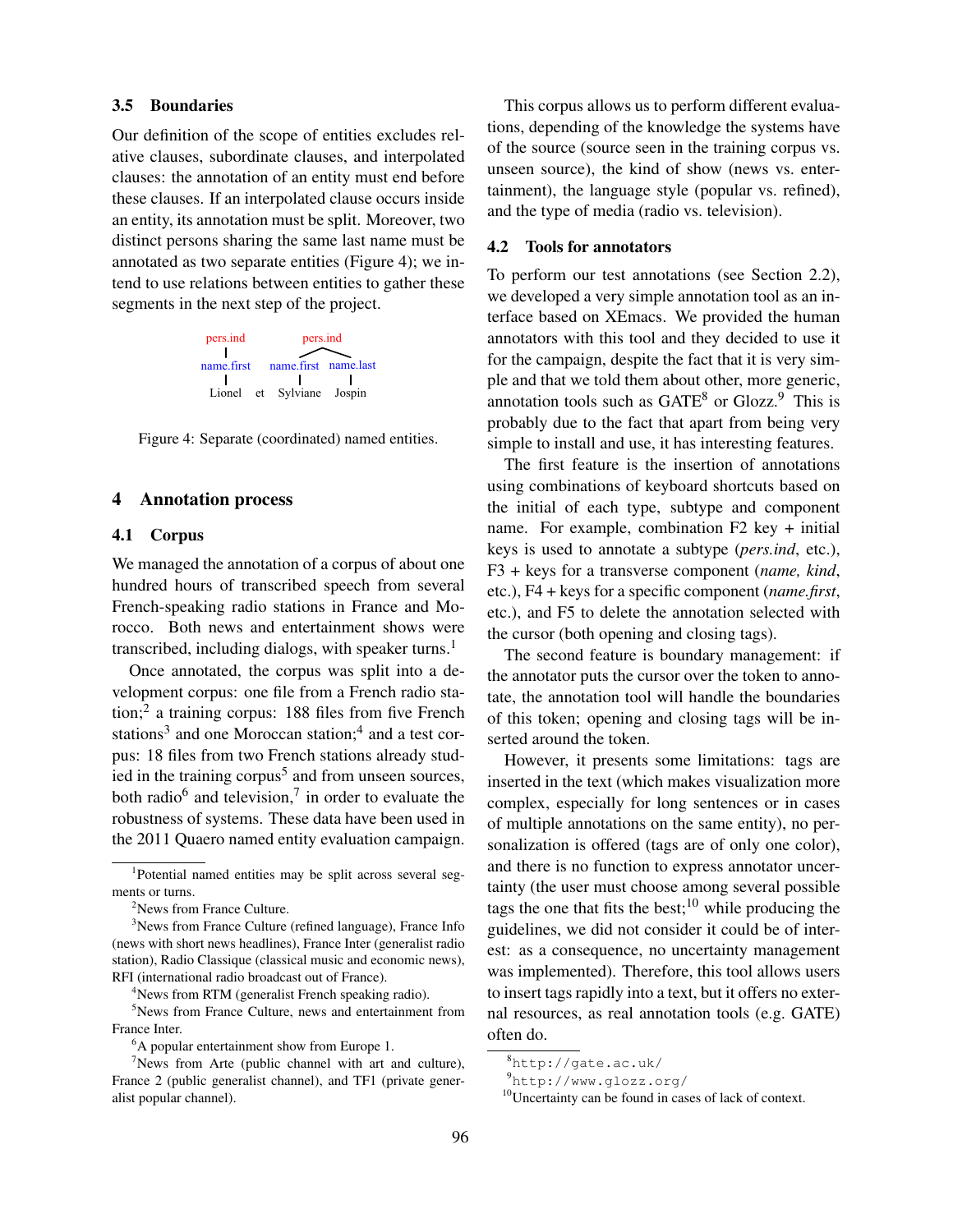These simplistic characteristics combined with a fast learning curve allow the annotators to rapidly annotate the corpora. Annotators were allowed not to annotate the transverse component *name* (only if it was the only component in the annotated phrase, e.g. "Russia" in Figure 3, blue tag) and to annotate events, even though we do not focus on this type of entity as of yet. We therefore also provided a normalization tool which adds the transverse component *name* in these instances, and which removes event annotations.

## 4.3 Corpus annotation

Global annotation It took four human annotators two months and a half to annotate the entire corpus (10 man-month). These annotators were hired graduate students (MS in linguistics). The overall corpus was annotated in duplicate. Regular comparisons of annotations were performed and allowed the annotators to develop a methodology, which was subsequently used to annotate the remaining documents.

Mini reference corpus To evaluate the global annotation, we built a mini reference corpus by randomly selecting 400 sentences from the training corpus and distributing them into four files. These files were annotated by four graduate human annotators from two research institutes (Figure 5) with two humans per institute, in about 10 hours per annotator.



Figure 5: Creation of mini reference corpus and computation of inter-annotator agreement. Institute 1 = LIMSI– CNRS, Institute  $2 = INIST-CNRS$ 

First, we merged the annotations of each file within a given institute  $(1.5h$  per pair of annotators), then merged the results across the two institutes (2h). Finally, we merged the results with the annotations of the hired annotators (8h). We thus spent about 90 hours to annotate and merge annotations in this mini reference corpus (0.75 man-month).

#### 4.4 Annotation results

Our broadcast news corpus includes 1,291,225 tokens, among which there are 954,049 nonpunctuation tokens. Its annotation contains 113,885 named entities and 146,405 components (Table 3), i.e. one entity per 8.4 non-punctuation tokens, and one component per 6.5 non-punctuation tokens. There is an average of 6 annotations per line.

| Data<br>Inf.     | Training  | <b>Test</b> |
|------------------|-----------|-------------|
| # shows          | 188       | 18          |
| $#$ lines        | 43,289    | 5,637       |
| # words          | 1,291,225 | 108,010     |
| # entity types   | 113,885   | 5,523       |
| # distinct types | 41        | 32          |
| # components     | 146,405   | 8,902       |
| # distinct comp. | 2ς        | 22          |

Table 3: Statistics on annotated corpora.

# 5 Inter-Annotator Agreement

# 5.1 Procedure

During the annotation campaign, we measured several criteria on a regular basis: inter-annotator agreement and disagreement. We used them to correct erroneous annotations, and mapped these corrections to the original annotations. We also used these measures to give the annotators feedback on the encountered problems, discrepancies, and residual errors. Whereas we performed these measurements all along the annotation campaign, this paper focuses on the final evaluation on the mini reference corpus.

#### 5.2 Metrics

Because human annotation is an interpretation process (Leech, 1997), there is no "truth" to rely on. It is therefore impossible to really evaluate the validity of an annotation. All we can and should do is to evaluate its reliability, i.e. the consistency of the annotation across annotators, which is achieved through computation of the inter-annotator agreement (IAA).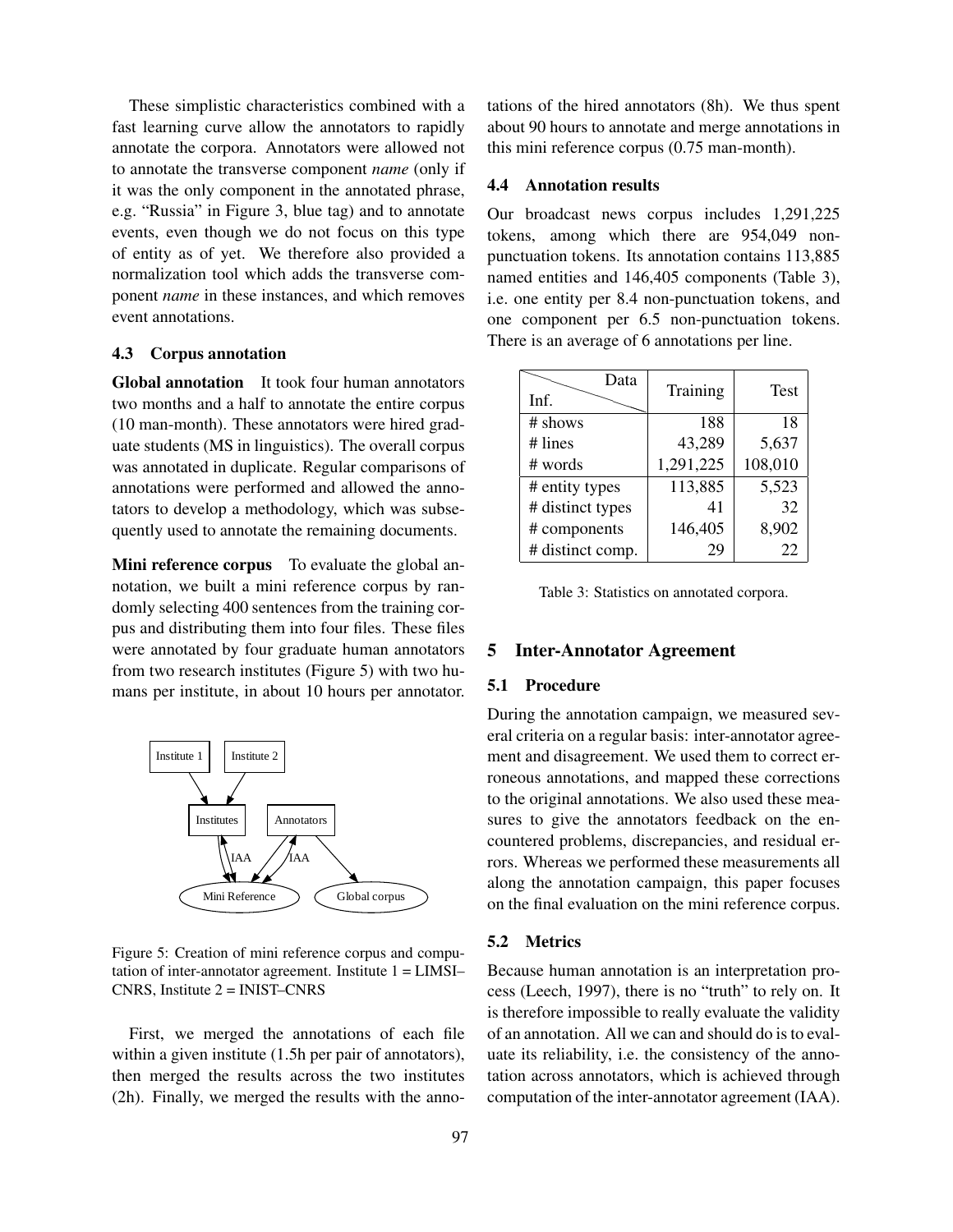The best way to compute it is to use one of the Kappa family coefficients, namely Cohen's Kappa (Cohen, 1960) or Scott's Pi (Scott, 1955), also known as Carletta's Kappa (Carletta, 1996),  $<sup>11</sup>$ </sup> as they take chance into account (Artstein and Poesio, 2008). However, these coefficients imply a comparison with a "random baseline" to establish whether the correlation between annotations is statistically significant. This baseline depends on the number of "markables", i.e. all the units that *could* be annotated.

In the case of named entities, as in many others, this "random baseline" is known to be difficult—if not impossible—to identify (Alex et al., 2010). We wish to analyze this in more detail, to see how we could actually compute these coefficients and what information it would give us about the annotation.

| <b>Markables</b>     | <b>Annotators</b>  | <b>Both institutes</b> |
|----------------------|--------------------|------------------------|
|                      | $F = 0.84522$      | $F = 0.91123$          |
| $U1: n-grams$        | $\kappa = 0.84522$ | $\kappa = 0.91123$     |
|                      | $\pi = 0.81687$    | $\pi = 0.90258$        |
| U2: n-grams $\leq 6$ | $\kappa = 0.84519$ | $\kappa = 0.91121$     |
|                      | $\pi = 0.81685$    | $\pi = 0.90257$        |
| $U3:$ NPs            | $\kappa = 0.84458$ | $\kappa = 0.91084$     |
|                      | $\pi = 0.81628$    | $\pi = 0.90219$        |
| U4: Ester entities   | $\kappa = 0.71300$ | $\kappa = 0.82607$     |
|                      | $\pi = 0.71210$    | $\pi = 0.82598$        |
| U5: Pooling          | $\kappa = 0.71300$ | $\kappa = 0.82607$     |
|                      | $\pi = 0.71210$    | $\pi = 0.82598$        |

Table 4: Inter-Annotator Agreements ( $\kappa$  stands for Cohen's Kappa,  $\pi$  for Scott's Pi, and F for F-measure). IAA values were computed by taking as the reference the hired annotators' annotation or that obtained by merging from both institutes (see Figure 5).

In the present case, we could consider that, potentially, all the noun phrases can be annotated (row U3 in Table 4, based on the PASSAGE campaign (Vilnat et al., 2010)). Of course, this is a wrong approximation as named entities are not necessarily noun phrases (e.g., "à partir de l'automne prochain", *from next autumn*).

We could also consider all n-grams of tokens in the corpus (row U1). However, it would be more relevant to limit their size. For a maximum size of six, we get the results shown in row U2. All this, of course, is artificial, as the named entity annotation process is not random.

To obtain results that are closer to reality, we could use numbers of named entities from previous named entity annotation campaigns (row U4 based on the Ester II campaign (Galliano et al., 2009)), but as we consider here a largely extended version of those, the results would again be far from reality.

Another solution is to consider as "markables" all the units annotated by at least one of the annotators (row U5). In this particular case, units not annotated by any of the annotators (i.e. silence) are overlooked.

The lowest IAA will be the one computed with this last solution, while the highest IAA will be equal to the F-measure (i.e. the measure computed with all the markables as shown in row U1 in Table 4). We notice that the first two solutions (U1 and U2 with n-grams) are not acceptable because they are far from reality; even extended named entities are sparse annotations, and just considering all tokens as 'markables' is not suitable. The last three ones seem to be more relevant because they are based on an observed segmentation on similar data. Still, the U3 solution (NPs) overrates the number of markables because not all noun phrases are extended named entities. Although the U4 solution (Ester entities) is based on the same corpus used for a related task, it underrates the number of markables because that task produced 16.3 times less annotations. Finally the U5 solution (pooling) gives the lower bound for the  $\kappa$  estimation which is an interesting information but may easily undervalue the quality of the annotation.

As (Hripcsak and Rothschild, 2005) showed, in our case  $\kappa$  tends towards the F-measure when the number of negative cases tends towards infinity. Our results show that it is hard to build a justifiable hypothesis on the number of markables which is larger than the number of actually annotated entities while keeping  $\kappa$  significantly under the F-measure. But building no hypothesis leads to underestimating the  $\kappa$  value.

This reinforces the idea of using the F-measure as the main inter-annotator agreement measure for named entity annotation tasks.

 $11$ For more details on terminology issues, we refer to the introduction of (Artstein and Poesio, 2008).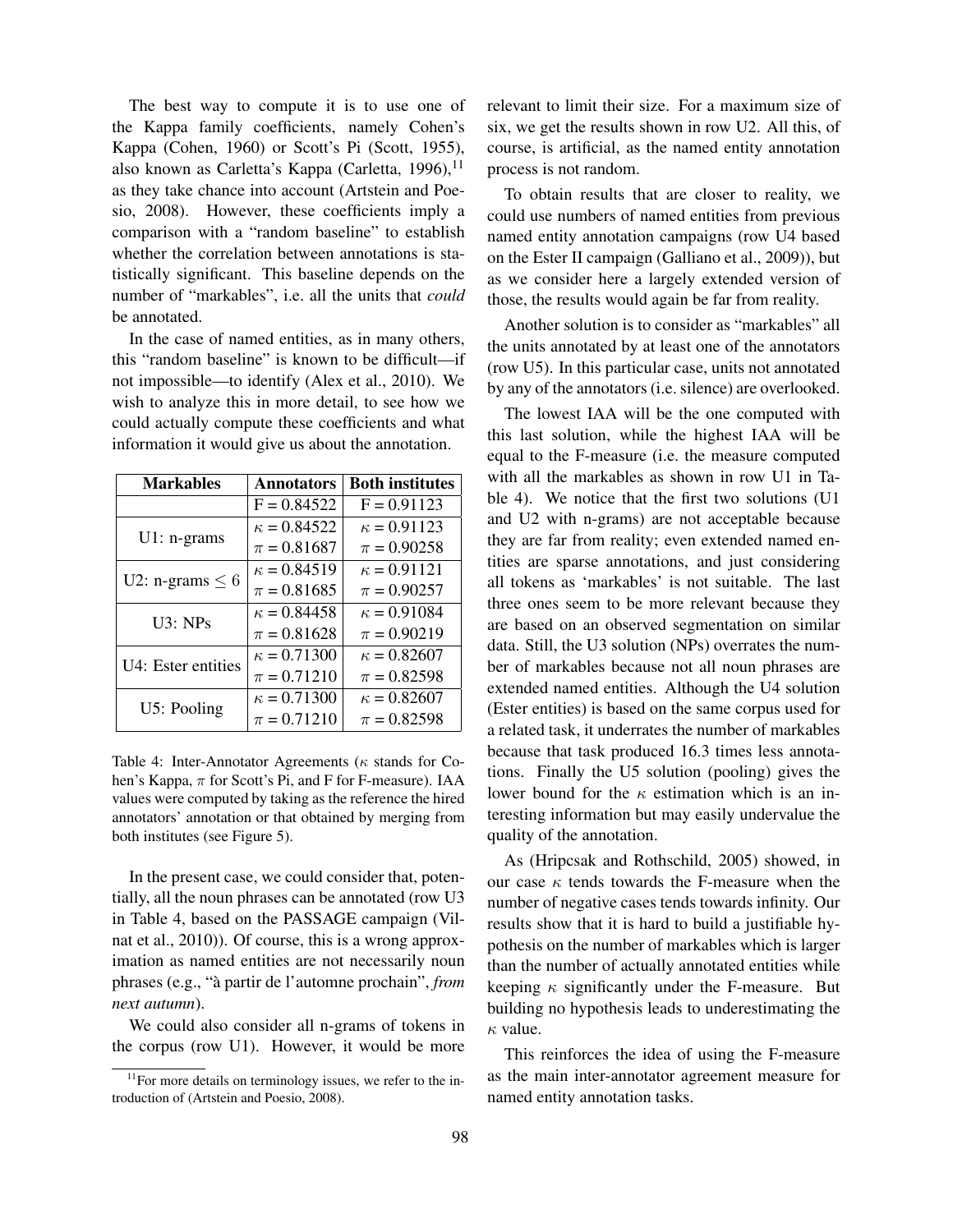# 6 Limitations

We used syntax to define some components (e.g. a *qualifier* is an adjective) and to set the scope of entities (e.g. stop at relative clauses). Nevertheless, this syntactic definition cannot fit all named entities, which are mainly defined according to semantics: the phrase "*dans les mois qui viennent*" ("*in the coming months*") expresses an entity of type *time.date.rel* where the relative clause "*qui viennent*" is part of the entity and contributes the *timemodifier* component.

The distinction between some types of entities may be fuzzy, especially for the organizations (is the Social Security an administrative organization or a company?) and for context-dependent annotations (is *lemonde.fr* a URL, a media, or a company?). As a consequence, some entity types might be converted into specific components in a future revision, e.g. the *func* type could become a component of the *pers* type, where it would become a description of the function itself instead of the person who performs this function (Figure 6).



Figure 6: Possible revision: current annotation (left), transformation of *func* from entity to component (right).

# 7 Conclusion and perspectives

In this paper, we presented an extension of the traditional named entity categories to new types (functions, civilizations) and new coverage (expressions built over a substantive). We created guidelines that were used by graduate annotators to annotate a broadcast news corpus.

The organizers also annotated a small part of the corpus to build a mini reference corpus. We evaluated the human annotations with our mini-reference corpus: the actual computed  $\kappa$  is between 0.71 et 0.85 which, given the complexity of the task, seems to indicate a good annotation quality. Our results are consistent with other studies (Dandapat et al., 2009) in demonstrating that human annotators' training is a key asset to produce quality annotations.

We also saw that guidelines are never fixed, but evolve all along the annotation process due to feedback between annotators and organizers; the relationship between guidelines producers and human annotators evolved from "parent" to "peer" (Akrich and Boullier, 1991). This evolution was observed during the annotation development, beyond our expectations. These data have been used for the 2011 Quaero Named Entity evaluation campaign.

Extensions and revisions are planned. Our first goal is to add a new type of named entity for all kinds of events; guidelines are being written and human annotation tests are ongoing. We noticed that some subtypes are more difficult to disambiguate than others, especially *org.adm* and *org.ent* (definition and examples in the guidelines are not clear enough). We shall make decisions about this kind of ambiguity, either by merging these subtypes or by reorganizing the distinctions within the *organization* type. We also plan to link the annotated entities using relations; further work is needed to define more precisely the way we will perform these annotations. Moreover, the taxonomy we defined was applied to a broadcast news corpus, but we intend to use it in other corpora. The annotation of an old press corpus was performed according to the same process. Its evaluation will start in the coming months.

#### Acknowledgments

We thank all the annotators who did such a great work on this project, as well as Sabine Barreaux (INIST–CNRS) for her work on the reference corpus.

This work was partly realized as part of the Quaero Programme, funded by Oseo, French State agency for innovation and by the French ANR Etape project.

# References

- ACE. 2000. Entity detection and tracking, phase 1, ACE pilot study. Task definition. http://www.nist.gov/speech/tests/ace/phase1/doc/summaryv01.htm.
- ACE. 2005. ACE (Automatic Content Extraction) English annotation guidelines for entities version 5.6.1 2005.05.23. http://www.ldc.upenn.edu/Projects/ACE/docs/English-Entities-Guidelines\_v5.6.1.pdf.